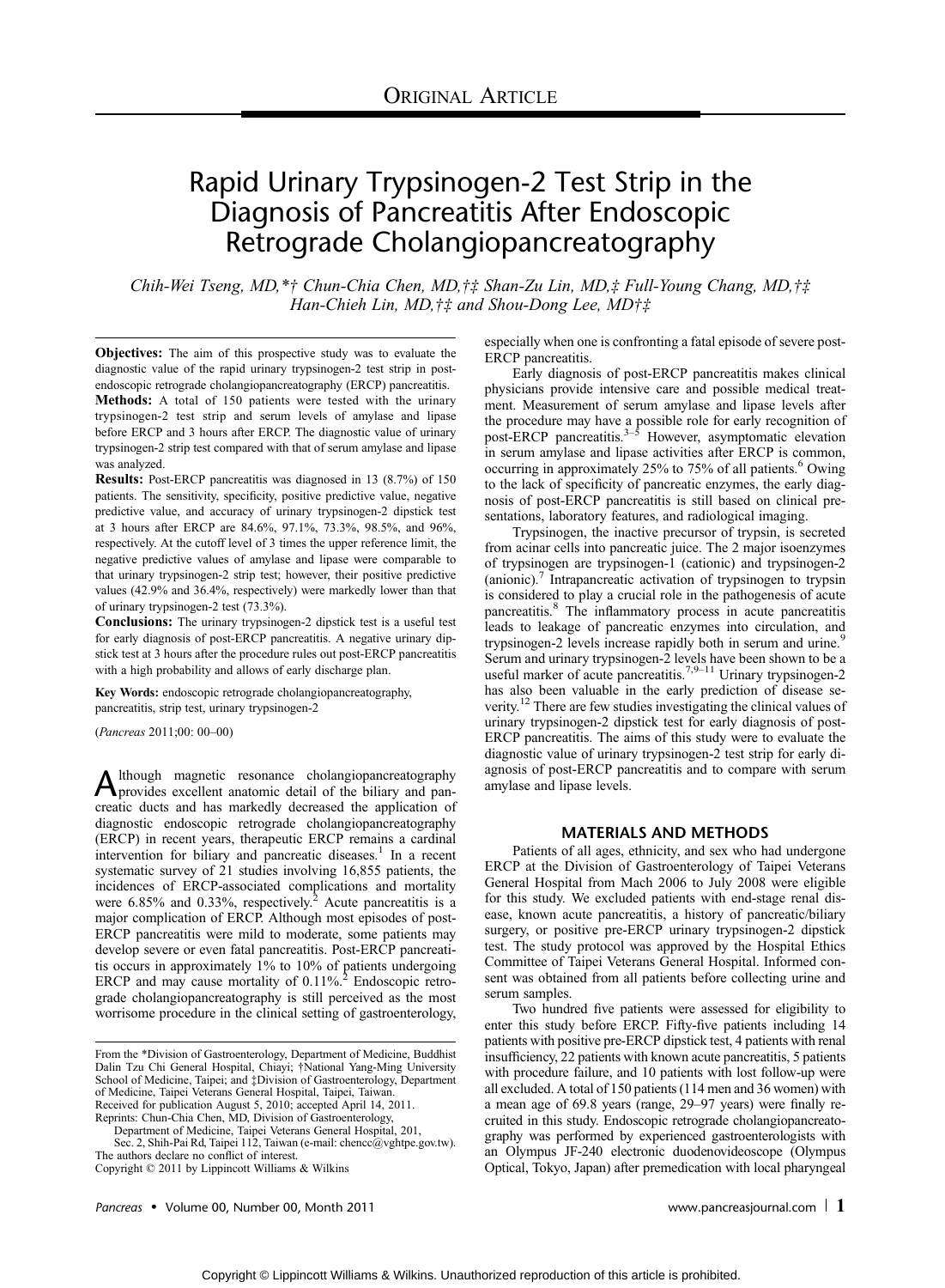| <b>TABLE 1.</b> Diagnoses of 150 Patients Made After ERCP and |  |
|---------------------------------------------------------------|--|
| Number of Patients With Post-ERCP Pancreatitis                |  |

| <b>Diagnosis</b>              | No.<br>Patients (%) | <b>No. Patients</b><br>With Post-ERCP<br><b>Pancreatitis</b> |
|-------------------------------|---------------------|--------------------------------------------------------------|
| Choledocholithiasis           | 94 (62.7)           | 3                                                            |
| Malignancy                    | 22(14.7)            | 6                                                            |
| Dilated biliary tract         | 10(6.7)             | 3                                                            |
| Sphincter of Oddi dysfunction | 2(1.3)              | 1                                                            |
| Others                        | 22(14.7)            | 0                                                            |
| Total                         | 150                 | 13                                                           |

10% lidocaine spray and an intramuscular injection of 40 mg of hyoscine-N-butylbromide. Therapeutic ERCP including endoscopic sphincterotomy, balloon dilation of the papilla, stone extraction, or stent placement was performed as indicated.

All patients were tested with urinary trypsinogen-2 test strip and serum amylase and lipase levels before ERCP and 3 hours after ERCP. We followed up the clinical course of all patients until patients discharged from our hospital or death. Further laboratory tests, imaging studies and medical treatment were performed as indicated. The clinical findings and final diagnosis were obtained from the charts. The data of these parameters were compared and analyzed.

Post-ERCP pancreatitis was diagnosed when new-onset or worsened abdominal pain lasted for more than 24 hours and was associated with an increase in serum amylase or lipase levels at least 3 times greater than the upper reference limit at 24 hours after the procedure. The characteristic abdominal pain of acute pancreatitis is located generally in the epigastrium with or without radiation to the back. The abdominal pain might be sudden onset and frequently unbearable, reaching maximal intensity within 30 minutes, and characteristically persisted for more than 24 hours. The severity of the pancreatitis was graded mild when hospitalization was prolonged by 2 to 3 days, moderate by 4 to 10 days, and severe by more than 10 days. The severity was also graded as severe when a pancreatic necrosis, abscess, or pseudocyst occurred or when there was a need for percutaneous drainage or surgery.<sup>13</sup> The complications of ERCP and clinical information were all recorded.

The urinary trypsinogen-2 dipstick test (Actim Pancreatitis; Medix Biochemica, Kauniainen, Finland) is based on the immunochromatography principle. The test was performed by dipping the tip of the strip into a urine sample. Trypsinogen-2 in the sample bound to monoclonal antibody-labeled blue latex particles. The sample fluid with the latex antibody-trypsinogen-2 complex migrated across the nitrocellulose membrane with a catching zone containing another antibody specific for another epitope on trypsinogen-2. A positive result was demonstrated when a blue line developed within 5 minutes in the catching zone. A control line was used to indicate proper function of the strip. If the control line was undetectable, the test was repeated. The detection limit of the test was approximately 50 mg/L.<sup>10</sup> Serum amylase was determined by an enzymatic color test (Boehringer-Mannheim GmbH Diagnostica, Mannheim, Germany). The Kodak Ekatchem clinical chemistry slide (Eastman Kodak Company, Rochester, NY) was used to estimate the level of serum lipase. The reference values of amylase and lipase were less than 190 U/L.

Data were expressed as mean  $\pm$  SEM. The Student t test was used for statistical analysis. A  $P < 0.05$  was defined as statistically significant. Sensitivity, specificity, positive predictive value, negative predictive value, and accuracy of urinary

 $2 \perp$  www.pancreasjournal.com  $\circ$  2011 Lippincott Williams & Wilkins

TABLE 2. Diagnostic Value of Urinary Trypsinogen-2 Test at 3 Hours After ERCP for Post-ERCP Pancreatitis

| <b>Diagnosis</b>                 | No.<br><b>Patients</b> | No.<br><b>Test</b> | No.<br><b>Test</b> | No.<br><b>Positive True-Positive False-Negative</b><br>Test |
|----------------------------------|------------------------|--------------------|--------------------|-------------------------------------------------------------|
| Choledocholithiasis              | 94                     |                    | 2                  |                                                             |
| Malignancy                       | 22                     | 8                  | 6                  |                                                             |
| Dilated biliary tract            | 10                     | 2                  |                    |                                                             |
| Sphincter of Oddi<br>dysfunction | 2                      |                    |                    |                                                             |
| Others                           | 22                     | 0                  |                    |                                                             |

trypsinogen-2 strip test in the diagnosis of post-ERCP pancreatitis were defined according to Ransohoff and Feinstein.<sup>14</sup>

#### RESULTS

The diagnoses of 150 patients after ERCP examination are shown in Table 1. Choledocholithiasis was the most common diagnosis. One hundred twenty-nine patients (86%) underwent therapeutic ERCP, including 80 patients with endoscopic papillary balloon dilatation, 25 patients with biliary stent insertion, and 12 patients with endoscopic papillotomy. Post-ERCP pancreatitis developed in 13 (8.7%) of 150 patients. No fatal case was reported. Pancreatitis developed in 12 (33.3%) of 36 patients with abdominal symptoms at 3 hours after ERCP. One patient with post-ERCP pancreatitis did not have abdominal pain until 12 hours after ERCP. One patient with post-ERCP pancreatitis only experienced mild abdominal fullness at 3 hours after ERCP.

Positive results for urinary trypsinogen-2 dip test were found in 15 patients (10%) at 3 hours after ERCP. Of 13 patients with post-ERCP pancreatitis, 11 (84.6%) had positive urine dipstick test at 3 hours after ERCP. All 13 patients with post-ERCP pancreatitis showed positive urine dipstick test at 24 hours after ERCP. The diagnostic value of urinary trypsinogen-2 test at 3 hours after ERCP for post-ERCP pancreatitis is shown in Table 2. Two patients with choledocholithiasis and 2 patients with biliary tract cancer showed false-positive urinary trypsinogen-2 test result. The sensitivity, specificity, positive predictive value, negative predictive value, and accuracy of the urinary trypsinogen-2 stick test at 3 hours after ERCP diagnosing post-ERCP pancreatitis were 84.6%, 97.1%. 73.3%, 98.5%, and 96%, respectively (Table 3).

The serum amylase and lipase levels at 3 hours after ERCP in patients with post-ERCP pancreatitis were significantly higher than those in patients without post-ERCP pancreatitis (amylase

TABLE 3. Comparison of the Urinary Trypsinogen-2 Test, Serum Amylase, and Lipase Levels for the Detection of Post-ERCP Pancreatitis

|                | Urinary<br>Trypsinogen-2 >3 $\times$ URL >3 $\times$ URL >5 $\times$ URL | Amylase | Lipase | Lipase |
|----------------|--------------------------------------------------------------------------|---------|--------|--------|
| Sensitivity, % | 84.6                                                                     | 46.1    | 92.3   | 84.6   |
| Specificity, % | 97.1                                                                     | 94.2    | 84.7   | 89.0   |
| PPV, $\%$      | 73.3                                                                     | 42.9    | 36.4   | 42.3   |
| NPV, $\%$      | 98.5                                                                     | 94.8    | 99.1   | 98.4   |
| Accuracy, %    | 96.0                                                                     | 85.3    | 85.3   | 88.7   |

NPV indicates negative predictive value; PPV, positive predictive value; URL, upper reference limit.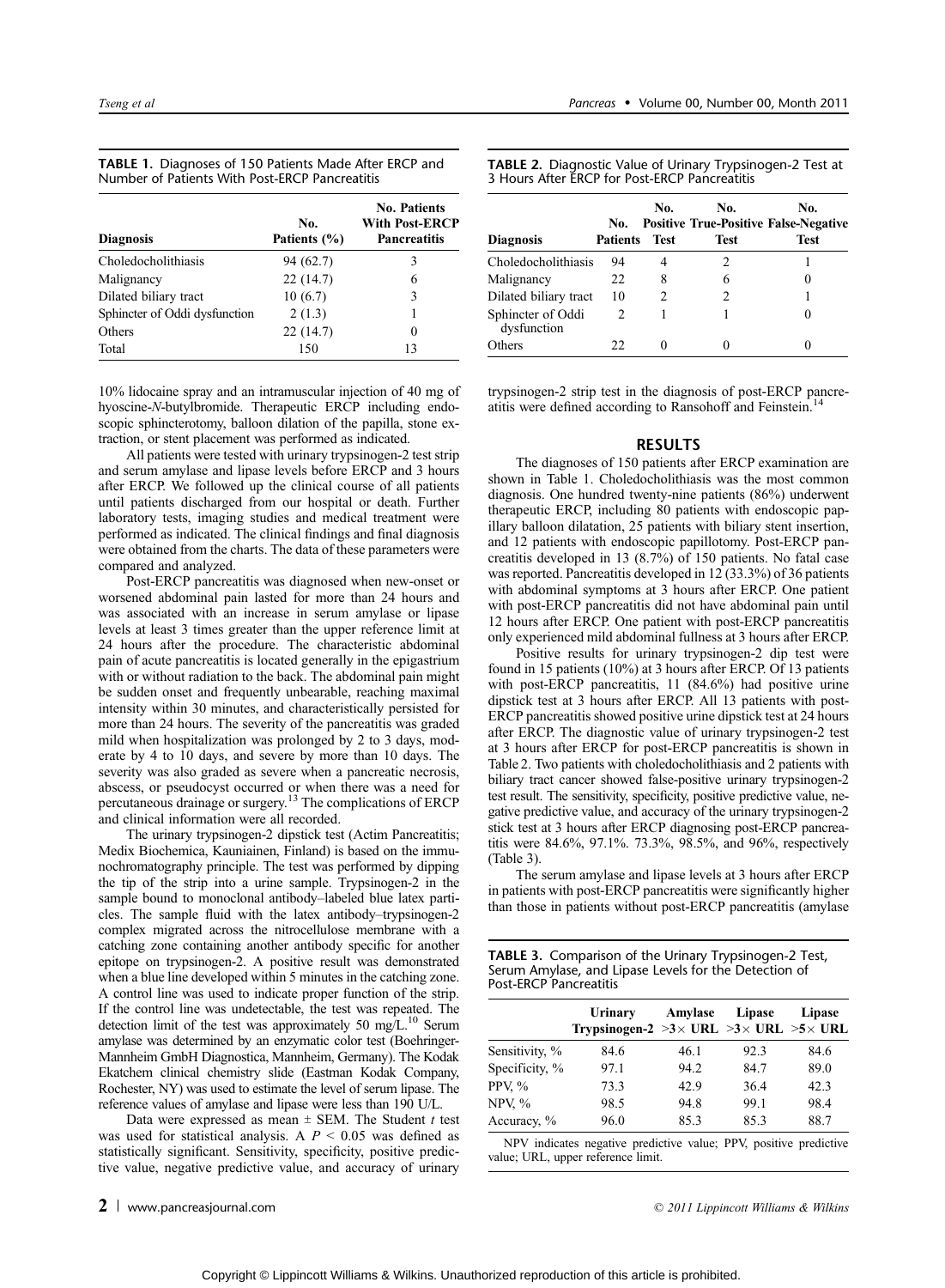at 3 hours after the ERCP examination.

741  $\pm$  802 vs 270  $\pm$  953 U/L,  $P = 0.02$ ; lipase 3378  $\pm$  3608 vs 415  $\pm$  777 U/L,  $P = 0.006$ ). The diagnostic values of serum amylase and lipase levels for post-ERCP pancreatitis at 3 hours after the procedure are shown in Table 3. At the cutoff level of 3 times the upper reference limit, the sensitivity and specificity of serum amylase at 3 hours post-ERCP were 46.1% and 94.2%, respectively. At the cutoff level of 3 and 5 times the upper reference limit, the sensitivity of serum lipase at 3 hours post-ERCP were 92.3% and 84.6%, respectively, with the specificity of 84.7% and 89%, respectively. Asymptomatic elevation of serum amylase or lipase  $(>190 \text{ U/L})$  was found in 73 patients  $(48.7\%)$ 

#### **DISCUSSION**

Acute pancreatitis, one of the major complications of ERCP, is reported to be complicated in 5% of diagnostic ERCP, 7% of therapeutic ERCP, and up to 25% of patients with sphincter of Oddi dysfunction, postendoscopic balloon dilatation or previous post-ERCP pancreatitis.<sup>15-17</sup> In the present study, most of our patients (86%) underwent therapeutic ERCP. The incidence of post-ERCP pancreatitis was 8.7% in our study that is compatible with other reports in the literature. We demonstrated that urinary trypsinogen-2 dipstick test is useful for early diagnosis of post-ERCP pancreatitis as compared with current pancreatic enzymes. Negative urinary trypsinogen-2 test at 3 hours after ERCP was highly reliable for excluding post-ERCP pancreatitis.

Early diagnosis of post-ERCP pancreatitis and identification of high-risk patients are important in clinical practice. The main benefit is to guide decisions regarding hospital admission and provision of optimal care. In addition, it can allow the use of targeted therapies that have the potential to decrease pancreatic inflammation.<sup>18</sup> The early markers of post-ERCP pancreatitis can be calcified into 3 categories: (1) markers of pancreatic injury—serum or urine amlyase/lipse; (2) markers of proteolytic activation—trypsinogen and trypsinogen activation peptide; and (3) markers of systemic inflammation—inflammatory cytokines.<sup>6,18,19</sup> In acute pancreatitis, both serum and urinary trypsinogen-2 levels rise to high levels within a few hours and generally decline within 3 days.<sup>20</sup> In ERCPinduced pancreatitis, serum trypsinogen-2 concentrations may rise within an hour of the insult.<sup>21</sup> Median serum trypsinogen-2 levels in post-ERCP pancreatitis were reported to increase from 53  $\mu$ g/L at baseline to 485  $\mu$ g/L 1 hour after ERCP, 1401  $\mu$ g/L at 6 hours, and  $1008 \mu g/L$  at 24 hours. Using 3-fold increase as a cutoff value, serum trypsinogen-2 level is a good predictor of post-ERCP pancreatitis with sensitivity and specificity of 93% and 91%, respectively, at 6 hours and of 74% and 87%, respectively, at 1 hour.

There are only 2 studies in the literature evaluating the usefulness of urinary trypsinogen-2 dipstick test for early diagnosis of post-ERCP pancreatitis. Kemppainen et  $al^{22}$  tested 106 patients undergoing ERCP with a urinary trypsinogen-2 test strip 6 hours after ERCP, in whom 11 patients (10.4%) developed post-ERPC pancreatitis. They showed that the sensitivity and specificity of urinary trypsinogen-2 strip test in diagnosing post-ERCP pancreatitis were 81% and 97%, respectively. Their high negative predictive value (98%) supported the clinical value in excluding the development of post-ERCP pancreatitis. However, waiting for 6 hours after the procedure seems a long time, especially for outpatients. In the other small-scale study, Sankaralingam et al $^{23}$  tested 30 patients undergoing ERCP with urinary trypsinogen-2 test strip at 1 and 4 hours after ERCP, in whom 5 patients (17.2%) developed post-ERCP pancreatitis. They demonstrated that urinary trypsinogen-2 test had 100% of sensitivity and negative predictive value at 1 and 4 hours after

ERCP. The specificities at 1 and 4 hours after ERCP were 91% and 96%, respectively. In our study, we examined 150 patients undergoing ERCP with urinary trypsinogen-2 test strip before and 3 hours after ERCP, in whom 13 (8.7%) patients developed post-ERPC pancreatitis. We found that urinary trypsinogen-2 strip test at 3 hours after ERCP had high sensitivity (84.6%), specificity (97.1%),and negative predictive value (98.5%) that are compatible with the report of Kemppainen et al.<sup>22</sup> Early recognition of postprocedure pancreatitis is important for the discharge management of outpatients undergoing ERCP. Our results clearly demonstrated that urinary trypsinogen-2 dipstick test is useful for early diagnosis of post-ERCP pancreatitis and highly reliable for excluding post-ERCP pancreatitis.

Serum amylase and lipase values were shown to significantly increase from 1 to 24 hours after ERCP in patients with post-ERCP pancreatitis as compared with those without pancreatitis.<sup>6</sup> However, serum amylase and lipase concentrations are commonly elevated after ERCP in patients without clinical pancreatitis. In the patients without post-ERCP pancreatitis, serum amylase levels peaked at 1.5 to 4 hours after the procedure and returned to normal within 48 hours.<sup>20</sup> The degree and rapidity of pancreatic enzyme elevation were reported to provide a way to identify patients with post-ERCP pancreatitis.<sup>3,4,25</sup> Gottlieb et al<sup>3</sup> showed that serum amylase and lipase values at 2 hours after procedure less than 276 and 1000 U/L, respectively, were useful in ruling out pancreatitis with negative predictive values of 97% and 98%. Testoni et  $al<sup>4</sup>$  reported that serum amylase level at 4 hours after the procedure was useful for predicting subsequent pancreatitis in 409 patients undergoing endoscopic sphincterotomy. Two-thirds of patients who developed postprocedure pancreatitis had a serum amylase concentration higher than 5 times the upper limit of reference. In another study recording 1185 ERCP procedures, post-ERCP pancreatitis occurred only among patients with pancreatic-type pain at 24 hours and amylase levels higher than  $\bar{5}$  times normal.<sup>24</sup> Serum levels of amylase and lipase were examined at 3 hours after ERCP procedure in our study. We found that the elevations of serum amylase or lipase  $(>3$  or 5 times normal) have high negative predictive values  $(94.8\% - 99.1\%)$ ; however, their positive predictive values  $(36.4\% - 42.9\%)$  were markedly lower than that of urinary trypsinogen-2 strip test (73.3%).

Some limitations are present in our study. First, the definition of post-ERCP pancreatitis is not consistent in the literature. We applied the definition from a consensus reported in 1991.<sup>13</sup> Second, patients with positive urinary trypsinogen-2 dipstick test before ERCP were excluded. Increased trypsinogen-2 levels have been reported in gastrointestinal, pancreatic, and biliary tract malignancies, and trypsinogen-2 is also expressed in the epithelium of bile ducts and peribiliary glands.<sup>22,25,26</sup> Third, the case number of post-ERCP pancreatitis in our study is somewhat limited.

In conclusion, the positive predictive value of rapid urinary trypsinogen-2 strip test is markedly superior to that of amylase and lipase for diagnosing pancreatitis at 3 hours after ERCP. Urinary trypsinogen-2 strip test is particularly useful to rationalize the discharge plan of outpatients undergoing ERCP. A negative test result at 3 hours after the procedure rules out post-ERCP pancreatitis with a high probability, and a positive test identifies patients in need of further management.

### **REFERENCES**

1. Sahni VA, Mortele KJ. Magnetic resonance cholangiopancreatography: current use and future applications. Clin Gastroenterol Hepatol. 2008;6:967-977.

© 2011 Lippincott Williams & Wilkins www.pancreasjournal.com  $\vert$  3